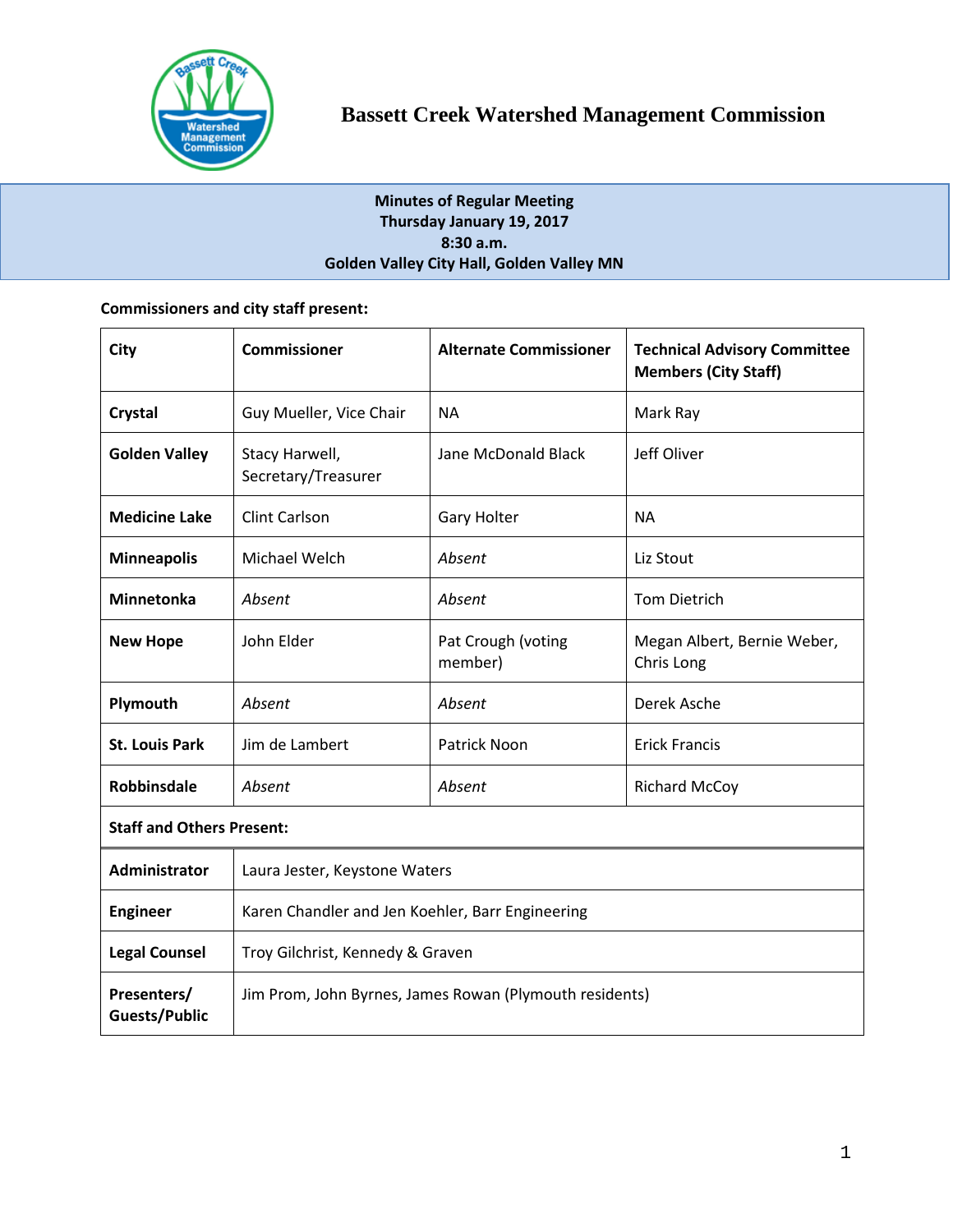### **1. CALL TO ORDER AND ROLL CALL**

On Thursday January 19, 2017 at 8:35 a.m. in the Council Conference Room at Golden Valley City Hall (7800 Golden Valley Rd.), Chair de Lambert called to order the meeting of the Bassett Creek Watershed Management Commission (BCWMC) and asked for roll call to be taken. The cities of Minneapolis, Minnetonka, Plymouth, and Robbinsdale were absent from the roll call.

## **2. CITIZEN FORUM ON NON-AGENDA ITEMS**

No comments from citizens.

### **3. APPROVAL OF AGENDA**

Administrator Jester requested the addition of item 5I – Requests to Attend Road Salt Symposium.

**MOTION:** Alt. Commissioner Crough moved to approve the agenda as amended. Commissioner Mueller seconded the motion. Upon a vote, the motion carried 5-0. [Cities of Minneapolis, Minnetonka, Plymouth and Robbinsdale were absent from the vote.]

### **4. CONSENT AGENDA**

**MOTION:** Commissioner Mueller moved to approve the consent agenda. Alt. Commissioner Crough seconded the motion. Upon a vote, the motion carried 5-0. [Cities of Minneapolis, Minnetonka, Plymouth and Robbinsdale were absent from the vote.]

The following items were approved as part of the consent agenda: the December 15, 2016 Commission Meeting Minutes, the January 2017 Financial Report, the payment of invoices, reimbursement to the City of Golden Valley for Main Stem Restoration Project expenses, a proposal from MMKR to perform 2016 financial audit, resolution to transfer fund from CIP account to Administrative Account, resolution to transfer funds from Administrative Account to Channel Maintenance Fund and Long Term Maintenance Fund, and the Northwood North Area Infrastructure Improvements Project.

| The general and construction account balances<br>reported in the January 2017 Financial Report are<br>as follows: Checking Account Balance | \$638,252.76      |
|--------------------------------------------------------------------------------------------------------------------------------------------|-------------------|
| TOTAL GENERAL FUND BALANCE                                                                                                                 | \$638,252.76      |
| TOTAL CASH & INVESTMENTS ON-HAND (1/10/17)                                                                                                 | \$2,556,014.51    |
| CIP Projects Levied - Budget Remaining                                                                                                     | ( \$3,116,429.86) |
| <b>Closed Projects Remaining Balance</b>                                                                                                   | ( \$560, 415.35)  |
| 2011-2015 Anticipated Tax Levy Revenue                                                                                                     | \$11,574.32       |
| 2016 Anticipated Tax Levy Revenue                                                                                                          | \$14,828.86       |
| Anticipated Closed Project Balance                                                                                                         | (\$534,012.17)    |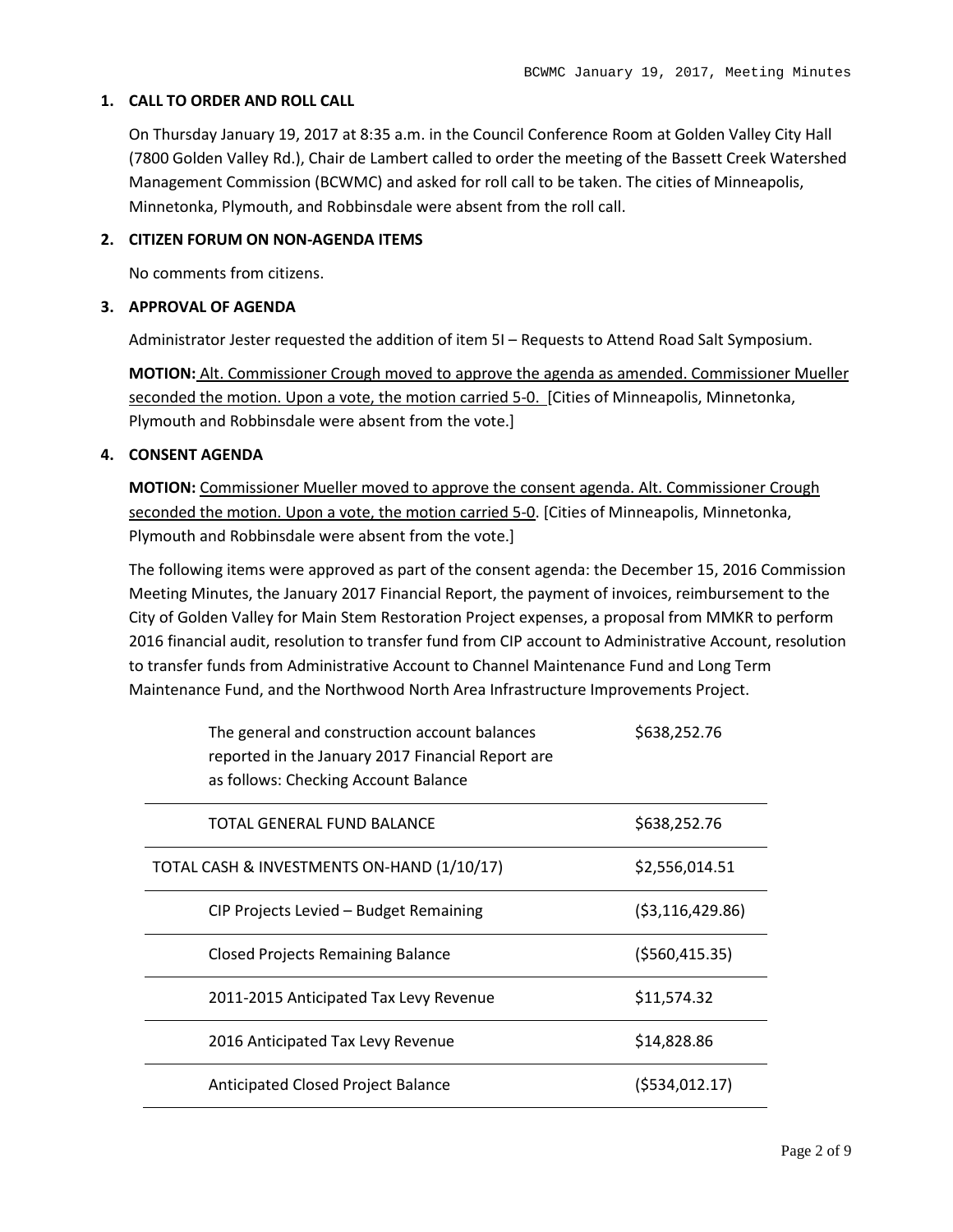## **5. BUSINESS**

Before starting the business of the meeting, Chair de Lambert introduced Bernie Weber with the City of New Hope as the acting Public Works Director and new addition to the BCWMC Technical Advisory Committee.

**A. Consider Approval of Resolution of Appreciation for Alternate Commissioner David Tobelmann** Administrator Jester reported that the Plymouth City Council recently appointed a new alternate commissioner to the BCWMC effective February 1, 2017. Although Alt. Commissioner Tobelmann was not present at the meeting, various commissioners and Commission staff offered praise for his dedication to the Commission and his work on committees and at community events. It was noted that Alt. Commissioner Tobelmann was good to work with, always acted professionally, brought important perspectives to various topics, was fully engaged in advancing the work and goals of the Commission, and will be missed. Chair de Lambert read the resolution of appreciation.

**MOTION**: Commissioner Mueller moved to approve the resolution of appreciation for Alternate Commissioner Tobelmann. Commissioner Harwell seconded the motion. Upon a vote, the motion carried 5-0. [ Cities of Minneapolis, Minnetonka, Plymouth and Robbinsdale were absent from the vote.]

**B. Receive Presentation from Commission Engineer on XP-SWMM Phase II Results** Commission Engineer Chandler introduced Jen Koehler with Barr Engineering who has been guiding the modeling project over the last two years.

[Commissioner Welch arrives.]

Ms. Koehler gave a presentation on the results of the XP-SWMM Phase II modeling effort including background information and basic information on hydraulics and hydrology. She noted the model shows the movement of water through the watershed and inundation of land below the 100-year flood elevation. She reported that more than 1,100 subwatersheds were included in this model in contrast to only 50 – 60 subwatershed that were incorporated into the original XP-SWMM model. She noted this extreme detail in turn captures many more areas, even very small basins like ponds and wetlands, where water is stored on the landscape. She noted that Atlas 14 precipitation amounts were used as well as updated soils data. She reported that locations along Plymouth Creek and the Main Stem of Bassett Creek were used to calibrate the model.

Ms. Koehler reported that the results of the model calibration and validation at four locations showed that the model accurately predicts water elevations and flowrates over the course of a complete hydrograph for various rainfall events. She noted that for this area, a 24-hour, 100-year rainfall event yields 7.4 inches of rain. She reported that the 100-year flood elevations predicted in this model show some slight decreases in the upper part of the watershed over current elevations, but the model indicates increases in flood elevations lower in the watershed.

In response to a question from Commissioner Welch, Ms. Koehler reported that the ponds that were included in the model are those also included in the earlier BCWMC P8 model – mostly public ponds and some private ponds. She noted the model did not capture all privately-owned BMPs.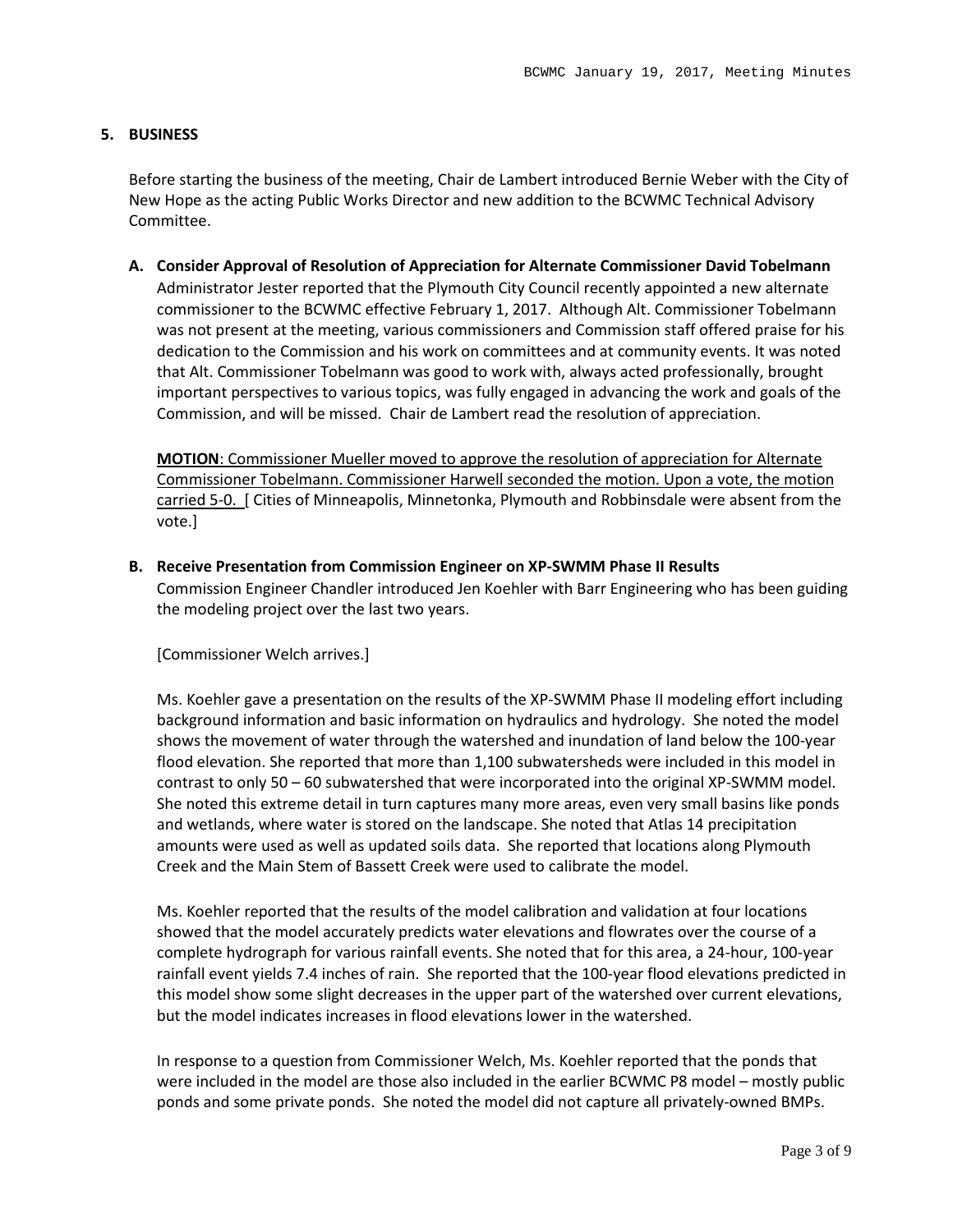There was discussion about how the model would be used and what Commission policies might be impacted by the new flood elevations. Overall, Commissioners and city staff expressed satisfaction in the model but realized there was some ground-truthing needed to verify some data and further policy discussions were needed, including possible conversations with the DNR, Army Corps of Engineers, and the Federal Emergency Management Agency. Commission Engineer Chandler noted that this project does not include requesting official changes to flood elevations with State and Federal agencies. She noted, however, that the Commission could decide to manage floodplains to these new levels.

In a discussion about updating the model and/or re-calibrating the model at certain future intervals, Ms. Koehler noted that this model would be considered a "living model" with regular updates to add significant new ponding areas or other practices. She noted, however, that the model would not be re-calibrated often. Commission Engineer Chandler noted that if precipitation amounts were officially changed, that would be a good time for model re-calibration.

Commission Engineer Chandler reviewed the recommendations in the engineer's memo as the next steps in the process. Administrator Jester noted that action in April 2015 approving this project specified not only a budget, but also a timeframe for project completion by January 31, 2017. She noted that some budget remains but that more work in following through with the recommendations to discuss with the TAC, etc., will take more time. She requested that a motion approving the engineer's recommendations also include an approval to extend the timeframe of the project beyond the end of January until such time as the budget is spent.

Commissioner Harwell noted that while she thinks the model is well developed and appropriate, she has some technical questions. She volunteered to attend the next TAC meeting where the model will be discussed in more detail.

As an aside, Commissioner Welch recommended that at the next Commission meeting, the Commission appoint liaisons to attend TAC meetings such that policy-related discussions by the TAC can be relayed back to the Commission.

**MOTION:** Alt. Commissioner Crough moved to approve the recommendations in the engineer's memo regarding the next steps for the XP-SWMM model discussion and to allow the work of the modeling project to continue past January 31, 2017 until project funds are spent. Commissioner Mueller seconded the motion. Upon a vote, the motion carried 6-0. [ Cities of Minnetonka, Plymouth and Robbinsdale were absent from the vote.]

# C. **Consider Approval of Recommendations from Technical Advisory Committee**

### i. **MIDS in Linear Projects**

Committee Chair Erick Francis, TAC member from the City of St. Louis Park, reported on the TAC's recommendation from their November 28, 2016 meeting regarding stormwater performance standards for linear projects. He reported that currently the Commission requires that Minimal Impact Design Standards (MIDS) be met for linear projects, but that those requirements are very difficult to meet due to poor draining soils, high groundwater, limited space in the right-of-way, utilities, contamination, and other issues. Mr. Francis reported that the TAC reviewed requirements for linear projects used in other watersheds. He reported that the TAC recommends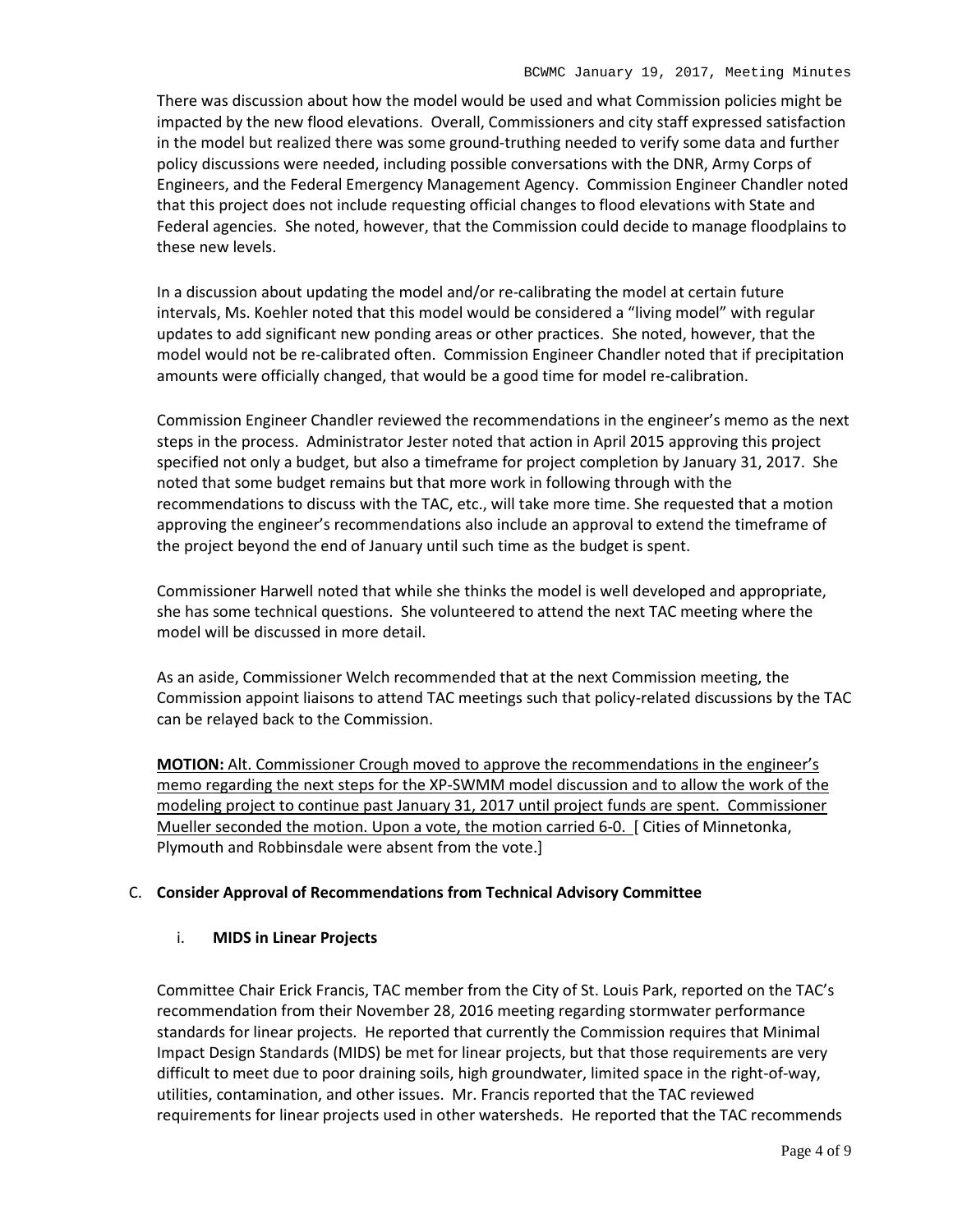that the Commission revise their stormwater management requirements for reconstruction of existing linear impervious surfaces such that MIDS is not required but that requirements are similar to the 2004 BCWMC requirements, wherein road authorities must demonstrate a "good faith effort" to improve conditions during linear construction/reconstruction projects. He further noted that the TAC recommends that MIDS requirements remain for linear projects that create new impervious surfaces, if the project creates more than one acre of new impervious surfaces. Administrator Jester provided additional detail on the TAC's recommendation and the policies of other organizations that were reviewed.

Commissioner Welch asked for confirmation that the TAC memo contains only the TAC's recommendation and is not a recommendation from the Administrator nor the Commission Engineer. Administrator Jester confirmed this was the case. She noted that she believes there is likely a compromise between the current standard and the TAC's recommendation. Commission Welch noted that the Southwest Light Rail project is a linear project that recently met MIDS requirements and that he knows other linear projects that are also meeting MIDS. He reminded the group that the MIDS requirements were developed over a period of years by a diverse group of stakeholders that took the constraints of linear projects into consideration when developing the standard. Both Commission Welch and Commission Engineer Chandler agreed that language such as "good faith effort" is difficult to enforce and apply equally between and among different projects.

Jeff Oliver (TAC member from Golden Valley) noted that the requested changes would not apply to private developments. Commissioner Harwell reported that meeting MIDS requirements in linear projects is difficult in many areas and she reminded the group of the discussion about this likely difficulty when the Commission was adopting the new requirements. She noted that now we can see that these standards aren't practical in the real world. Ms. Harwell also noted that chloride contamination is a big issue, including its infiltration into groundwater. She noted that cities are right not to infiltrate runoff coming directly from roadways.

Commission Engineer Chandler indicated that it's a matter of funding and that road reconstruction is an opportunity to improve conditions. If improvements aren't made during these projects, then it's likely the Commission or others will need to spend additional funds to implement more projects. She noted that she's in favor of a cost cap alternative.

Mr. Oliver noted that in some cases there truly isn't a way to implement the current standards, so no amount of a cost cap would help. He noted that in other cases cities can actually install multiple best management practices that can offset other projects. He noted that Golden Valley always looks for ways to improve conditions and implements them wherever possible. Mr. Oliver noted that there were many perspectives and situation to consider.

There was a brief discussion about a possible program to bank credits from one project to use in another project. However, there was consensus that such a program could be more problematic than helpful. Chris Long (TAC member from New Hope) noted that cities want to do the right thing and work towards that goal whenever possible but that long term maintenance of structures in rights of way is another big concern for cities.

Derek Asche (TAC member from Plymouth) noted that MIDS' flexible treatment option #3 is offsite mitigation which should be a viable option for cities to use if other practices aren't workable.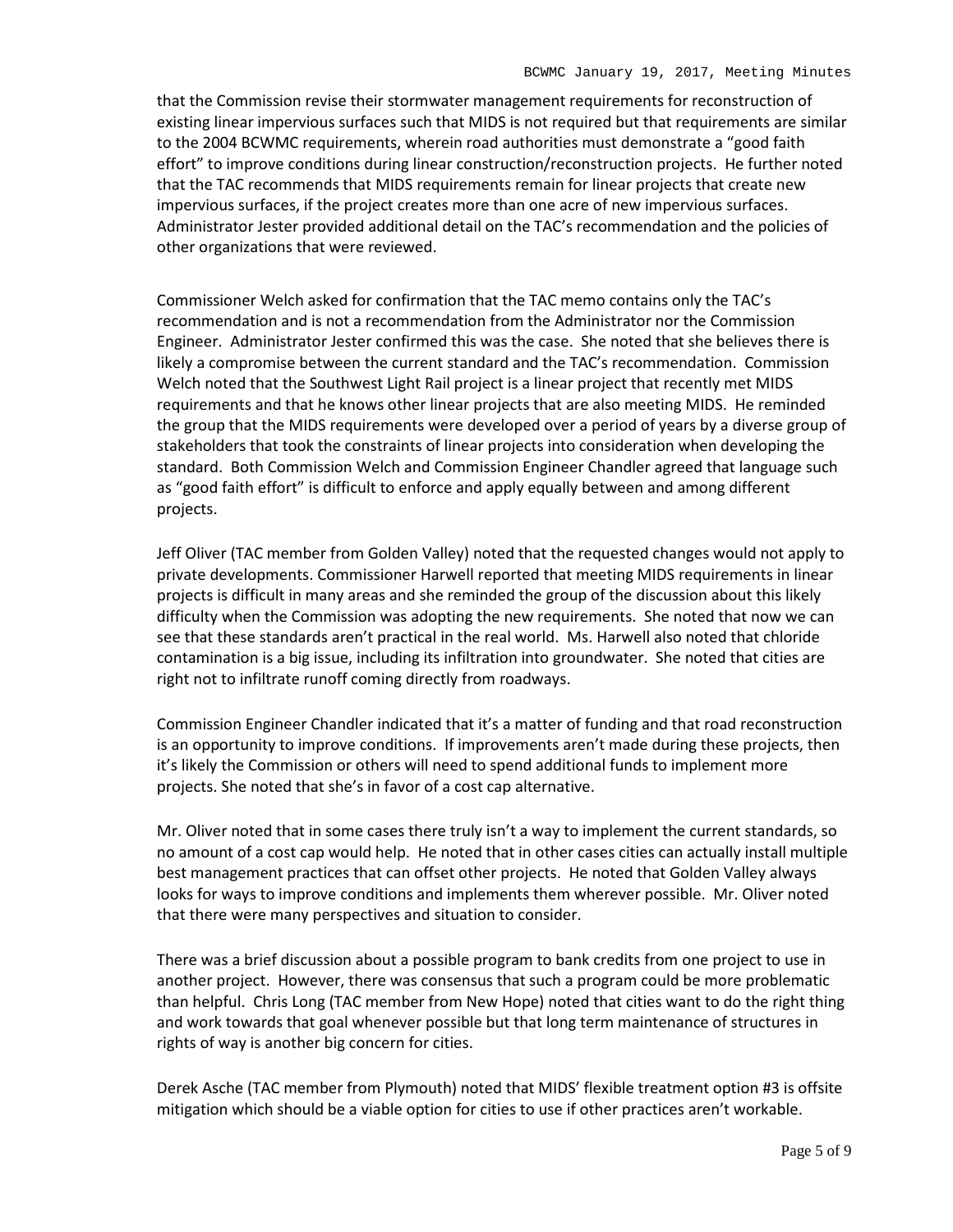**MOTION**: Commissioner Welch moved to direct the Commission Engineer to analyze the questions and concerns raised by the Technical Advisory Committee and develop a recommendation for the Commission on how to move forward with this issue. Commissioner Mueller seconded the motion. Upon a vote, the motion carried 6-0. [Cities of Minnetonka, Plymouth and Robbinsdale were absent from the vote.]

It was confirmed that if the Commission Engineer deemed this request to be a significant undertaking, she would bring a proposed scope of work to the Commission for consideration.

[Commissioner Harwell departs the meeting. Alt. Commissioner McDonald Black assumes voting position for Golden Valley.]

## **ii. Shoreland and Habitat Monitoring**

Mr. Francis reported that after receiving a description of a possible expansion of Commission monitoring efforts to include monitoring shoreland and habitats on lakes, the TAC recommends that the Commission not develop and implement such a program at this time. Administrator Jester provided some additional background on the possible program and reported that city staff indicated that if that data were needed, that city staff or park district staff could collect the data rather than the Commission.

## **iii. Letter of Understanding for MS4 Reporting on BCWMC Education Activities**

Mr. Francis reported that the TAC recommends that the Administrator annually provide a list of educational activities and a letter of understanding to member cities such that cities can formally take credit for these activities in their MS4 permit reports.

**MOTION:** Commissioner McDonald Black moved to approve recommendations from the Technical Advisory Committee for items ii. and iii. above. Commissioner Mueller seconded the motion.

**MOTION:** Commissioner Welch moved to amend the motion to approve only recommendation iii. above because it's not proper to approve that the Commission NOT do something. Commissioner Carlson seconded the motion. Upon a vote the motion carried 6-0. [Cities of Minnetonka, Plymouth and Robbinsdale were absent from the vote.]

Upon a vote on the main motion, the motion carried 6-0. [Cities of Minnetonka, Plymouth and Robbinsdale were absent from the vote.]

# **D. Discuss Structure of Agreement for Contributing Capital Improvement Program Funds to Agora Development, Plymouth**

Administrator Jester reported that since the December meeting when the Commission took action to enter into an agreement with the City of Plymouth for Commission financial contribution for the stormwater management features at the Agora development, Commission staff and city staff have been working to determine the best way for the Commission to cooperate with the city and the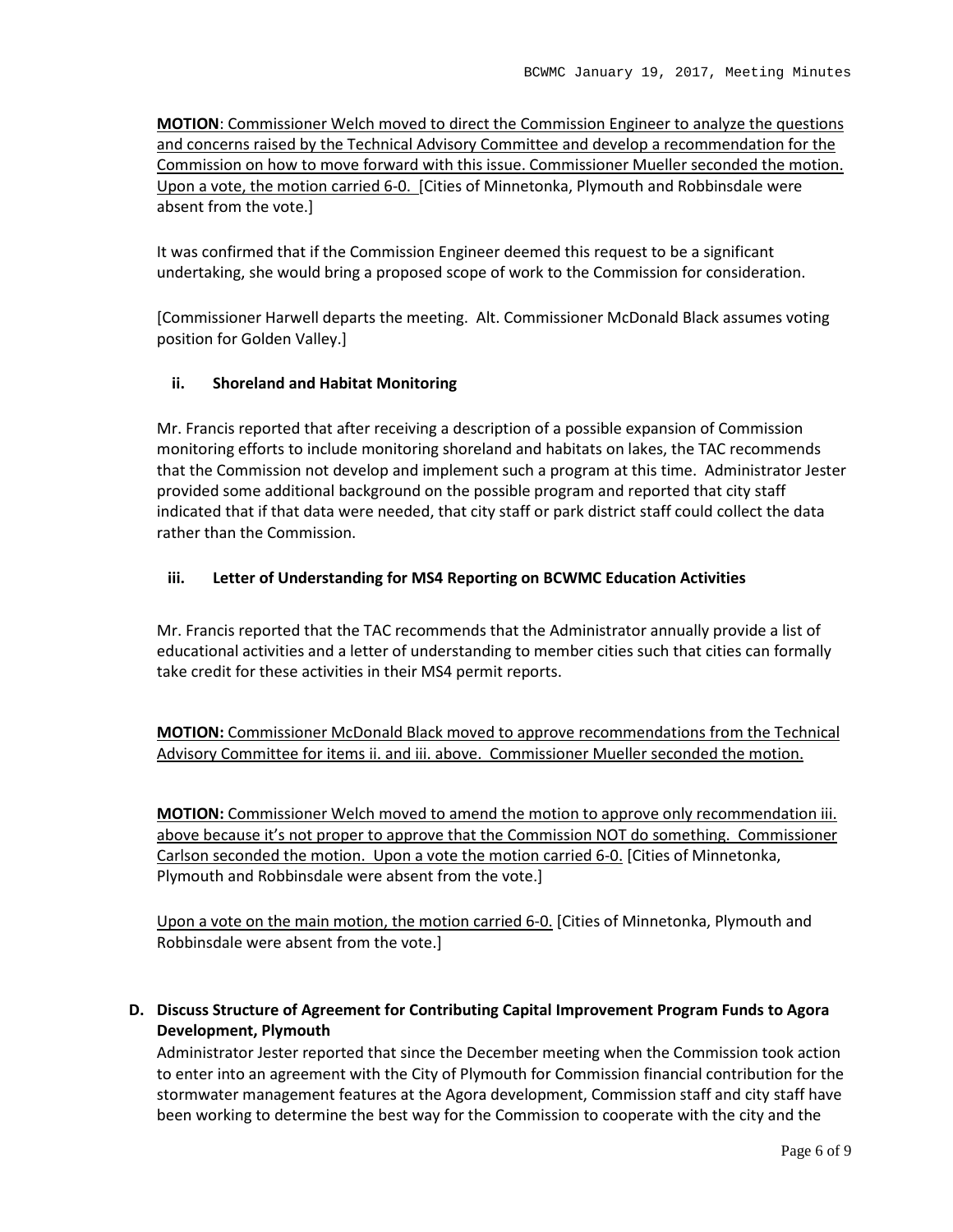developer and to ultimately contribute CIP funding to the project. She reported that staff now recommend that the Commission enter into an agreement directly with Rock Hill Management rather than with the City of Plymouth.

**MOTION:** Commissioner Welch moved to direct the Commission Administrator and Legal Counsel to develop an agreement with Rock Hill Management for the Commission's consideration. Alt. Commissioner Crough seconded the motion. Upon a vote the motion carried 6-0. [Cities of Minnetonka, Plymouth and Robbinsdale were absent from the vote.]

# **E. Receive Update on Timeline and Requirements for Conformance with 2015 Watershed Management Plan Through City Ordinances and Local Water Plans**

Commission Engineer Chandler reminded the group that the latest Watershed Management Plan was adopted in September 2015 and that it requires that member cities update their ordinances or other controls to comply with the Plan within two years of Plan adoption, or September of this year. She noted that updates to a city's ordinances/controls may be needed in a variety of areas including erosion and sediment control; wetland management; floodplain/zoning; stormwater management, etc. Further, she noted that cities must update their Local Water Management Plans (LWMP) to conform with the Commission Plan and that the LWMPs are updated along with the city's Comprehensive Plan, due in 2018. She reported that the checklist included in the meeting packet was developed to assist cities with their updates.

# **F. Consider Directing Staff to Submit Aquatic Invasive Species Prevention Grant Application to Hennepin County**

Administrator Jester reminded the group that at the December meeting the Commission approved a recommendation from the Aquatic Plant Management/Aquatic Invasive Species (AIS) Committee to submit a grant application to Hennepin County for the inventory of AIS in Sweeney, Parkers, and Medicine Lakes plus a pathways analysis, vulnerability and suitability assessment, and management plan development. She noted the draft grant application includes a cash match from the Commission of \$5,000 and in-kind administrative support.

**MOTION:** Commissioner Carlson moved approval of the draft AIS Prevention grant application and directed staff to submit the application to Hennepin County. Alt. Commissioner Crough seconded the motion. Upon a vote the motion carried 6-0. [ Cities of Minnetonka, Plymouth and Robbinsdale were absent from the vote.]

# **G. Receive Update on Compliance with New State Buffer Law in BCWMC**

Administrator Jester noted the letter from Hennepin County reporting that no parcels in the Bassett Creek watershed were found to be out of compliance with the State's Buffer Law.

Commissioner Welch noted that the MN Board of Water and Soil Resources may need a decision from the Commission about whether or not the Commission wants to take an enforcement role. He asked the Administrator to look into that matter and bring information, as needed, to the next meeting.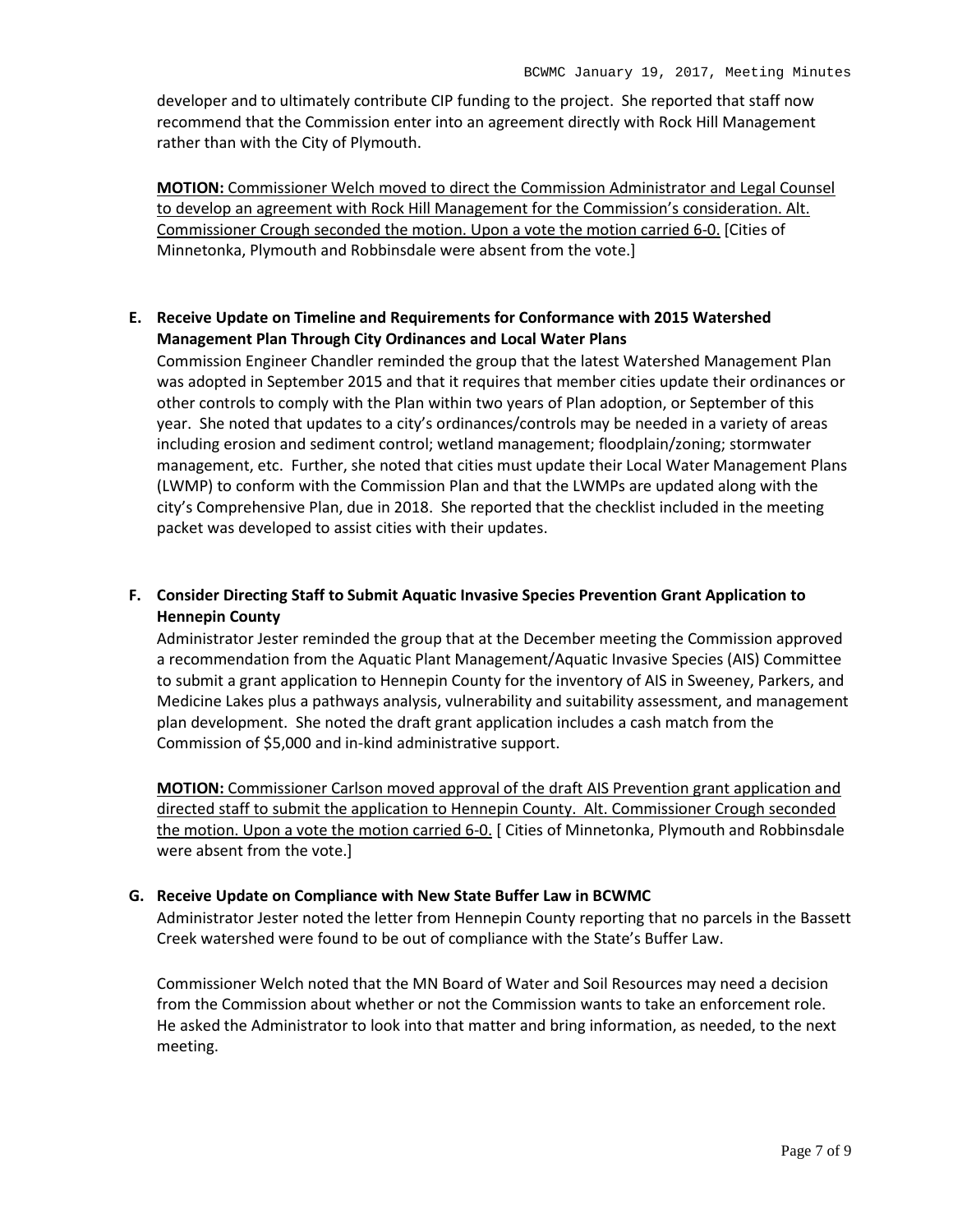#### **H. Receive Update on Various Grant Applications, Awards, and Development of Grant Work Plans**

Administrator Jester provided an update on current grants to the Commission and grant applications in process. She noted that over the last four years the Commission has received over \$1.4 million in grants and is likely to receive another \$200,000 from Hennepin County this month. She noted that it takes hours of staff time and cooperation from cities to develop applications, work plans, and perform reporting. She noted grant reports are being prepared for the MPCA and Clean Water Fund grants for the Northwood Lake Improvement Project, and the Met Council grant for the Harrison Neighborhood Project. She noted that work plans will be developed for the two new Clean Water Fund grants recently awarded and that a request for reimbursement for the DNR's Flood Damage Reduction grant is being prepared.

Commissioners and city staff expressed appreciation to Commission staff for their work on grants, noting that it makes a big difference in the funds of the Commission and their ability to do even more good projects.

I. Requests to Attend the Road Salt Symposium

Administrator Jester reported that she and Alt. Commissioner Scanlan are requesting reimbursement for registration fees (\$135) to attend the Road Salt Symposium on February  $2<sup>nd</sup>$  and that she is requesting to attend the event on behalf of the Commission. Jim Prom, the Commissioner recently appointed by the City of Plymouth and whose term begins on February  $1<sup>st</sup>$ also requested to attend the event and receive reimbursement of registration fees.

**MOTION**: Commissioner Carlson moved to approve the Administrator's attendance at the Road Salt Symposium and to reimburse Commissioner Prom, Alternate Commissioner Scanlan, and the Administrator for registration fees of \$135 each. Seconded by Commissioner Welch. Upon a vote the motion carried 6-0. [Cities of Minnetonka, Plymouth and Robbinsdale were absent from the vote.]

There was some discussion about the need to provide education and training to private salt applicators and/or to have some sort of regulatory approach for limiting salt use in private or institutional settings. Commissioner Welch also noted the possibility of a State law limiting the liability of private applicators. Administrator Jester noted she was working with Fortin Consulting to set up a training for winter maintenance of sidewalks and parking lots.

### **6. COMMUNICATIONS**

### **A. Administrator's Report**

Administrator Jester reminded Commissioners to complete the auditor's conflict of interest forms.

### **B. Chair**

Chair de Lambert reminded Commissioners that the February meeting will include election of officers and appointments to committees.

### **C. Commissioners**

No report.